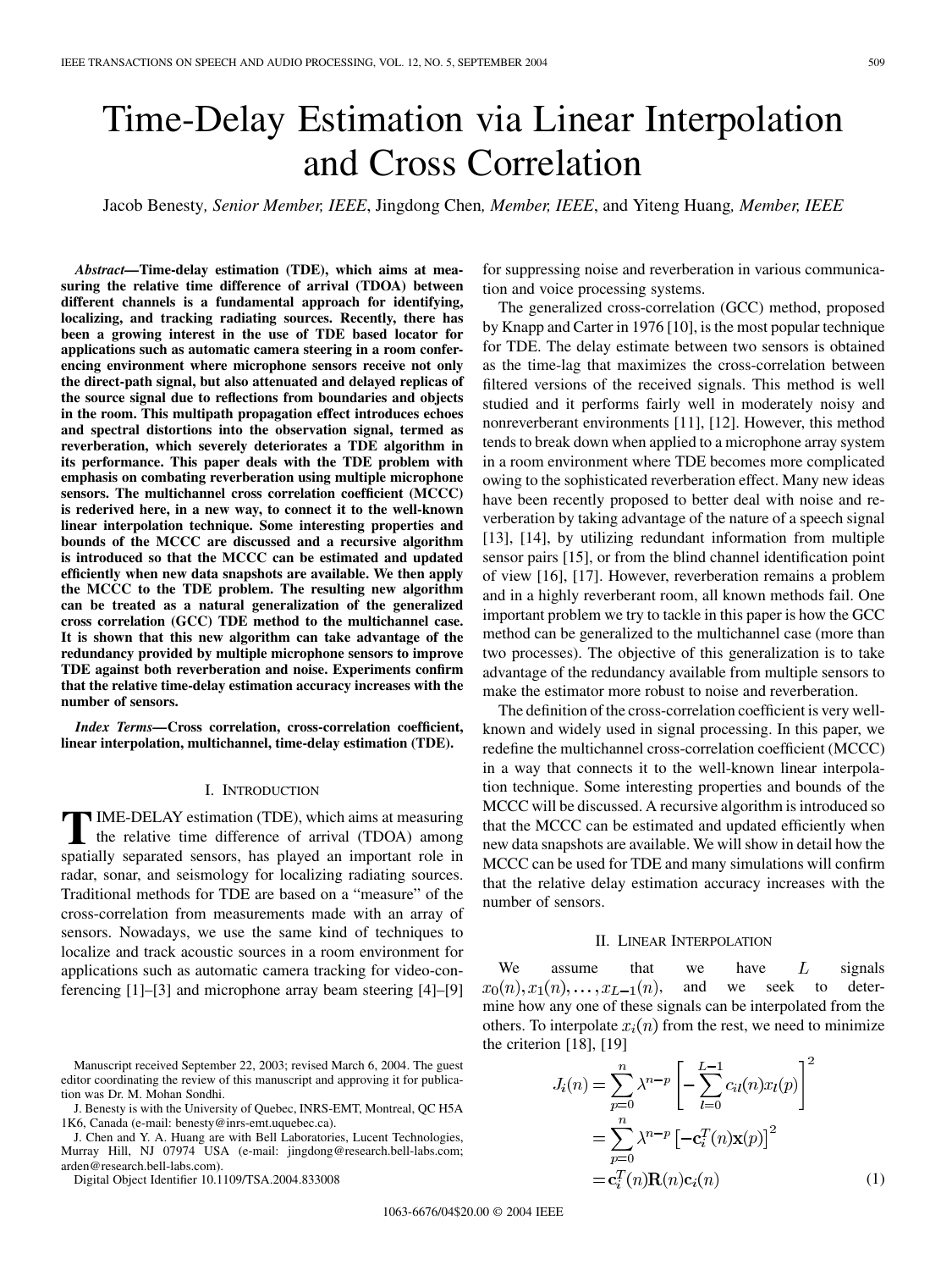with the constraint

$$
\mathbf{c}_i^T(n)\mathbf{u}_i = c_{ii} = -1 \tag{2}
$$

where  $\lambda(0 < \lambda \leq 1)$  is a forgetting factor

$$
\mathbf{c}_i(n) = [c_{i0}(n) c_{i1}(n) \dots c_{i(L-1)}(n)]^T
$$

is a vector used to compute the interpolation error, (this vector without the component  $c_{ii}$  is the *i*th  $(0 \le i \le L-1)$  interpolator of the vector signal)

$$
\mathbf{x}(n) = [x_0(n) \quad x_1(n) \quad \dots \quad x_{L-1}(n)]^T \mathbf{u}_i = [0 \quad \dots \quad 0 \quad 1 \quad 0 \quad \dots \quad 0]^T
$$

is a vector of length  $L$  where its *i*th component is equal to one and all others are zero, and

$$
\mathbf{R}(n) = \sum_{p=0}^{n} \lambda^{n-p} \mathbf{x}(p) \mathbf{x}^{T}(p)
$$
 (3)

is an estimate of the signal covariance matrix. Matrix  $\mathbf{R}(n)$  is positive semi-definite; but in the rest, we suppose that it is positive definite so it is invertible.

By using a Lagrange multiplier, it is easy to see that the solution to this optimization problem is

$$
\mathbf{R}(n)\mathbf{c}_i(n) = -E_i(n)\mathbf{u}_i \tag{4}
$$

where

$$
E_i(n) = \mathbf{c}_i^T(n)\mathbf{R}(n)\mathbf{c}_i(n) = \frac{1}{\mathbf{u}_i^T \mathbf{R}^{-1}(n)\mathbf{u}_i}
$$
 (5)

is the interpolation error energy.

Since

$$
-\frac{\mathbf{c}_i(n)}{E_i(n)} = \mathbf{R}^{-1}(n)\mathbf{u}_i
$$
 (6)

then the *i*th column of  $\mathbf{R}^{-1}(n)$  is  $-\mathbf{c}_i(n)/E_i(n)$ . We deduce that  $\mathbf{R}^{-1}(n)$  can be factorized as follows:

$$
\mathbf{R}^{-1}(n) = \begin{bmatrix} 1 & -c_{10}(n) & \dots & -c_{(L-1)0}(n) \\ -c_{01}(n) & 1 & \dots & -c_{(L-1)1}(n) \\ \vdots & \vdots & \ddots & \vdots \\ -c_{0(L-1)}(n) & -c_{1(L-1)}(n) & \dots & 1 \end{bmatrix}
$$

$$
\times \begin{bmatrix} \frac{1}{E_0(n)} & 0 & \dots & 0 \\ 0 & \frac{1}{E_1(n)} & \dots & 0 \\ \vdots & \vdots & \ddots & \vdots \\ 0 & 0 & \dots & \frac{1}{E_{L-1}(n)} \end{bmatrix}
$$

$$
\stackrel{\triangle}{=} \mathbf{C}^{T}(n) \mathbf{D}_{E}^{-1}(n).
$$
(7)

Since  $\mathbf{R}^{-1}(n)$  is a symmetric matrix, (7) becomes

$$
\mathbf{R}^{-1}(n) = \begin{bmatrix} \frac{1}{E_0(n)} & 0 & \cdot & 0 \\ 0 & \frac{1}{E_1(n)} & \cdots & 0 \\ \vdots & \vdots & \ddots & \vdots \\ 0 & 0 & \cdots & \frac{1}{E_{L-1}(n)} \end{bmatrix}
$$

$$
\times \begin{bmatrix} 1 & -c_{01}(n) & \cdots & -c_{0(L-1)}(n) \\ -c_{10}(n) & 1 & \cdots & -c_{(L-1)1}(n) \\ \vdots & \vdots & \ddots & \vdots \\ -c_{(L-1)0}(n) & -c_{(L-1)1}(n) & \cdots & 1 \end{bmatrix}
$$

$$
\stackrel{\triangle}{=} \mathbf{D}_{L}^{-1}(n)\mathbf{C}(n).
$$
(8)

The first and last columns of  $\mathbb{R}^{-1}(n)$  contain respectively the normalized forward and backward predictors and all the columns between contain the normalized interpolators.  $C(n)$  is simply the matrix of the interpolators and  $\mathbf{D}_E(n)$  is a diagonal matrix containing all the respective interpolation error energies.

We define, respectively, the *a priori* and *a posteriori* interpolation error signals as

$$
e_i(n) \stackrel{\Delta}{=} -\mathbf{c}_i^T(n-1)\mathbf{x}(n) \tag{9}
$$

$$
\varepsilon_i(n) \stackrel{\Delta}{=} -\mathbf{c}_i^T(n)\mathbf{x}(n). \tag{10}
$$

Using expression (8), we now define the *a priori* and *a posterior*i Kalman gain vectors

$$
\mathbf{k}'(n) \stackrel{\Delta}{=} \mathbf{R}^{-1}(n-1)\mathbf{x}(n)
$$
\n
$$
= \left[\frac{e_0}{E_0(n-1)} \cdot \frac{e_1(n)}{E_1(n-1)} \cdot \dots \cdot \frac{e_{L-1}(n)}{E_{L-1}(n-1)}\right]^T \quad (11)
$$
\n
$$
\mathbf{k}(n) \stackrel{\Delta}{=} \mathbf{R}^{-1}(n)\mathbf{x}(n)
$$

$$
= \left[\frac{\varepsilon_0}{E_0(n)} \cdot \frac{\varepsilon_1(n)}{E_1(n)} \cdot \dots \cdot \frac{\varepsilon_{L-1}(n)}{E_{L-1}(n)}\right]^T.
$$
 (12)

The th component of the *a priori* (resp. *a posteriori*) Kalman gain vector is the th *a priori* (resp. *a posteriori*) interpolation error signal normalized with the  $i$ th interpolation error energy at time  $n-1$  (resp. n). From (3), we can derive the following recursion:

$$
\lambda \mathbf{R}(n-1) = \mathbf{R}(n) - \mathbf{x}(n)\mathbf{x}^T(n).
$$
 (13)

Using this recursion, it can be shown that the *a posteriori* Kalman gain vector is related to  $\mathbf{k}'(n)$  by [[20\]](#page-10-0)

$$
\mathbf{k}(n) = \lambda^{-1} \varphi(n) \mathbf{k}'(n) \tag{14}
$$

where

$$
\varphi(n) = \frac{\lambda}{\lambda + \mathbf{x}^T(n)\mathbf{R}^{-1}(n-1)\mathbf{x}(n)}
$$
  
= 1 - \mathbf{x}^T(n)\mathbf{R}^{-1}(n)\mathbf{x}(n). (15)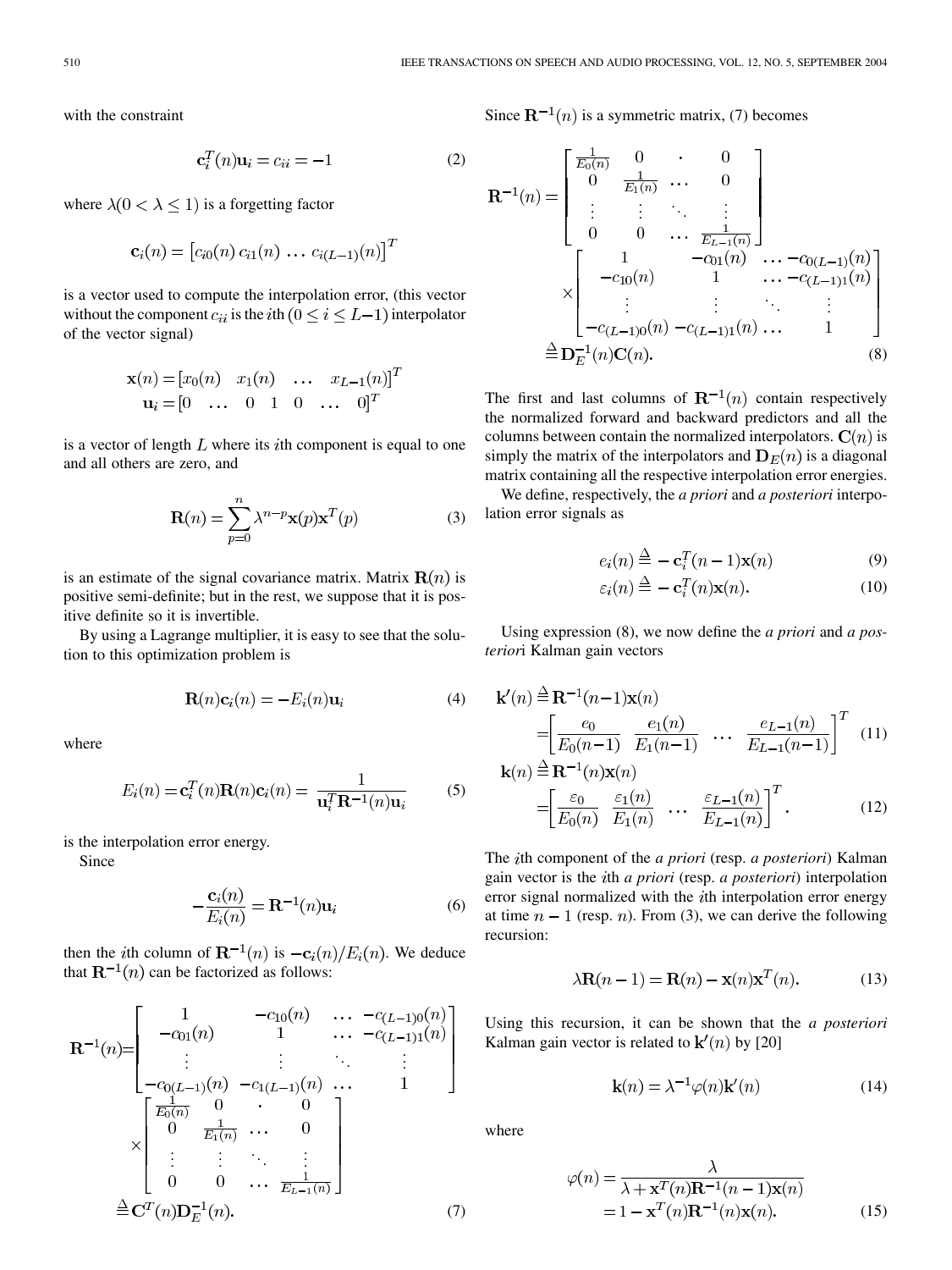Writing (4) at time *n* and  $n - 1$ , we obtain

$$
-\frac{\mathbf{R}(n)\mathbf{c}_i(n)}{E_i(n)} = \mathbf{u}_i = -\frac{\lambda \mathbf{R}(n-1)\mathbf{c}_i(n-1)}{\lambda E_i(n-1)}.
$$
 (16)

Replacing in (16),  $\lambda \mathbf{R}(n-1)$  by the right-hand side of (13), we get

$$
\mathbf{c}_i(n) = \frac{E_i(n)}{\lambda E_i(n-1)} [\mathbf{c}_i(n-1) + \mathbf{k}(n)e_i(n)]. \tag{17}
$$

Now, if we premultiply both sides of (17) by  $\mathbf{u}_i^T$  and utilize (2) and (12), we find that

$$
E_i(n) = \lambda E_i(n-1) + e_i(n)\varepsilon_i(n). \tag{18}
$$

This means that the interpolation error energy can be computed recursively. This relation is well-known for the forward  $(i = 0)$ and backward  $(i = L)$  predictors [\[20](#page-10-0)]. It is used to obtain fast versions of the recursive least-squares (RLS) algorithm.

Also, the interpolator vectors can be computed recursively

$$
\mathbf{c}_i(n) = \frac{1}{1 - k_i(n)e_i(n)} \left[ \mathbf{c}_i(n-1) + \mathbf{k}(n)e_i(n) \right].
$$
 (19)

If we premultiply both sides of (19) by  $-x^T(n)$ , we obtain a relation between the *a priori* and *a posteriori* interpolation error signals

$$
\frac{\varepsilon_i(n)}{e_i(n)} = \frac{\varphi(n)}{1 - k_i(n)e_i(n)}.\tag{20}
$$

#### III. MULTICHANNEL CROSS-CORRELATION COEFFICIENT

The definition of multiple coherence function, derived from the concepts of the ordinary coherence function between two signals and the partial (conditioned) coherence function, was presented in [\[21](#page-10-0)] to measure the correlation between the output of a MISO (multiple-input/single-output) system and its inputs. In this section, we derive the multichannel cross-correlation coefficient (MCCC) in a new way such that it is related to the multichannel correlation matrix. We show that with our definition, the MCCC can be treated as a generalization of the classical cross-correlation coefficient to the case where we have more than two processes. We will factorize  $\mathbf{R}(n)$  and  $\mathbf{R}^{-1}(n)$  and deduce some interesting properties related to cross-correlation and linear interpolation. The covariance matrix can be factorized as follows:

$$
\mathbf{R}(n) = \mathbf{D}_{x}^{\frac{1}{2}}(n)\widetilde{\mathbf{R}}(n)\mathbf{D}_{x}^{\frac{1}{2}}(n) \tag{21}
$$

where

$$
\mathbf{D}_{x}^{\frac{1}{2}}(n) = \begin{bmatrix} \sqrt{r_{00}(n)} & 0 & \cdots & 0 \\ 0 & \sqrt{r_{11}(n)} & \cdots & 0 \\ \vdots & \ddots & \ddots & \vdots \\ 0 & \cdots & 0 & \sqrt{r_{(L-1)(L-1)}(n)} \end{bmatrix}
$$
(22)

$$
\widetilde{\mathbf{R}}(n) = \begin{bmatrix}\n1 & \rho_{10}(n) & \cdots & \rho_{(L-1)0}(n) \\
\rho_{10}(n) & 1 & \cdots & \rho_{(L-1)1}(n) \\
\vdots & \vdots & \ddots & \vdots \\
\rho_{(L-1)0}(n) & \rho_{(L-1)1}(n) & \cdots & 1\n\end{bmatrix}
$$
\n(23)

 $r_{ij}(n) = \sum_{p=0} \lambda^{n-p} x_i(p) x_j(p), \quad i, j = 0, 1, ..., L-1$ (24)

and

$$
\rho_{ij}(n) = \frac{r_{ij}(n)}{\sqrt{r_{ii}(n)r_{ij}(n)}}, \quad i, j = 0, 1, ..., L - 1.
$$
 (25)

 $\rho_{ij}(n)$  is the cross-correlation coefficient between  $x_i(n)$  and  $x_i(n)$ .

Since matrix  $\mathbf{R}(n)$  is symmetric, positive definite, and its diagonal elements are all equal to one, it can be shown that (see Appendix)

$$
0 < \det\left[\widetilde{\mathbf{R}}(n)\right] \le 1\tag{26}
$$

where "det" stands for determinant.

We can now generalize the definition of squared cross-correlation coefficient to the multichannel case. We define the squared MCCC among the  $L$  signals  $x_0(n), x_1(n), \ldots, x_{L-1}(n)$ , as

$$
\rho_L^2(n) \stackrel{\Delta}{=} 1 - \det\left[\widetilde{\mathbf{R}}(n)\right] = 1 - \frac{\det\left[\mathbf{R}(n)\right]}{\prod_{l=0}^{L-1} r_{ll}(n)}.
$$
 (27)

This definition is identical to the one given in [\[22](#page-10-0)], [\[23](#page-10-0)] using the Gram determinant. For two  $(L = 2)$  processes  $x_0(n)$  and  $x_1(n)$ , we have

$$
\rho_2^2(n) = \frac{r_{01}^2(n)}{r_{00}(n)r_{11}(n)}\tag{28}
$$

which is the classical definition of the squared cross-correlation coefficient.

We have the following properties [[23\]](#page-10-0).

- $0 \le \rho_L^2(n) \le 1$  (the case  $\rho_L^2(n) = 1$  happens when matrix  $\mathbf{R}(n)$  is nonnegative definite).
- If two or more signals are perfectly correlated, then  $\rho^2_L(n) = 1.$
- If all the processes are completely uncorrelated with each other, then  $\rho_L^2(n) = 0$ .
- If one of the signals is completely uncorrelated with the  $L-1$  other signals, then the MCCC will measure the correlation among those  $L-1$  remaining signals.

The inverse covariance matrix can be factorized as follows:

$$
\mathbf{R}^{-1}(n) = \mathbf{D}_E^{-\frac{1}{2}}(n)\widetilde{\mathbf{C}}(n)\mathbf{D}_E^{-\frac{1}{2}}(n) \tag{29}
$$

[See (30) at bottom of next page]. Clearly,  $\tilde{C}(n)$  is symmetric and

$$
\sqrt{\frac{E_j}{E_i}}c_{ij}(n) = \sqrt{\frac{E_i}{E_j}}c_{ji}(n), \quad i, j = 0, 1, ..., L - 1.
$$
 (31)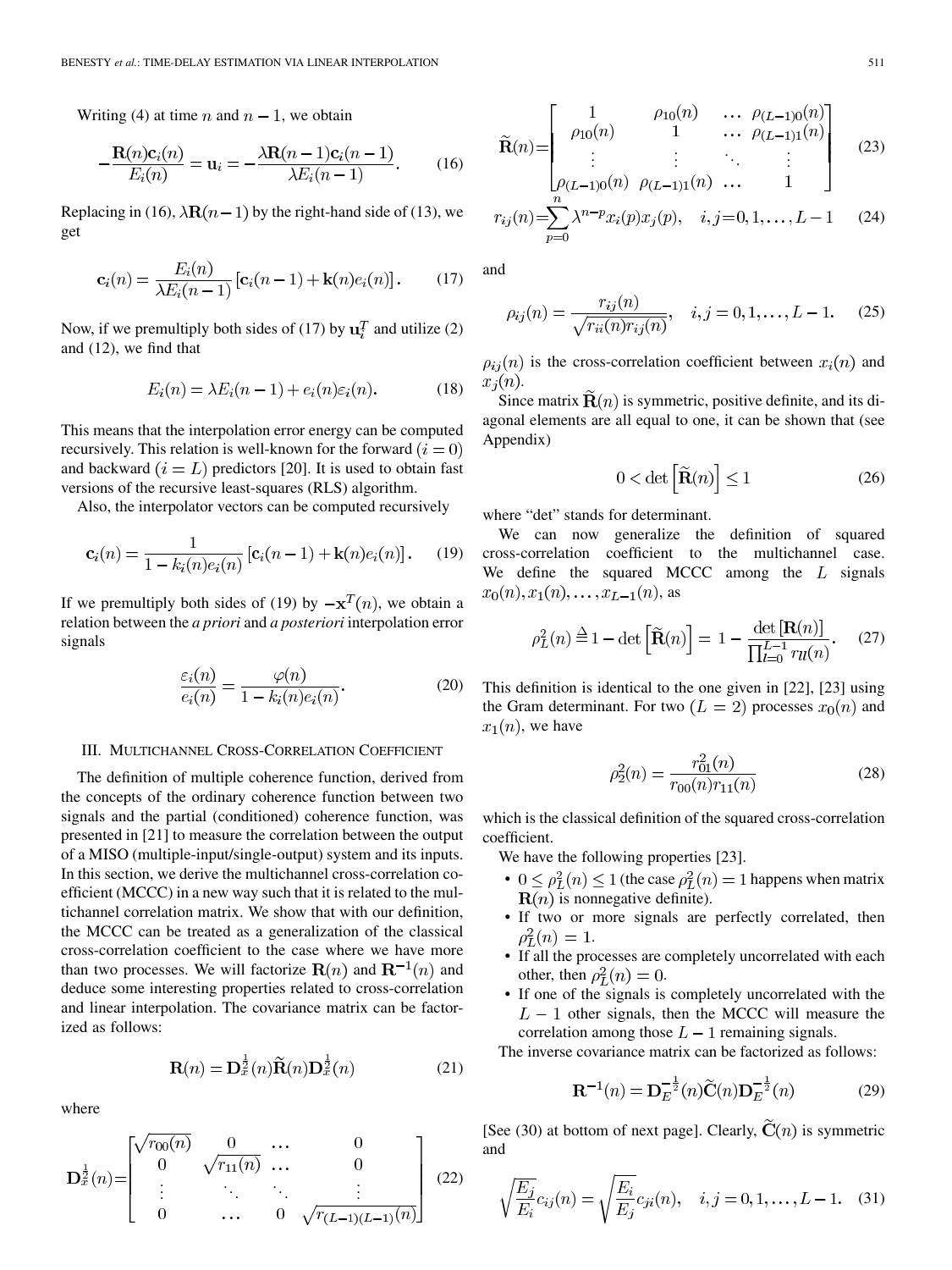Since matrix  $\tilde{\mathbf{C}}(n)$  is symmetric, positive definite, and its diagonal elements are all equal to one, we also have

$$
0 < \det\left[\widetilde{\mathbf{C}}(n)\right] \le 1. \tag{32}
$$

From  $(21)$  and  $(29)$ , we find

$$
\det\left[\widetilde{\mathbf{R}}(n)\right]\det\left[\widetilde{\mathbf{C}}(n)\right] = \prod_{l=0}^{L-1} \frac{E_l(n)}{r_{ll}(n)}.\tag{33}
$$

We then get interesting bounds

$$
\prod_{l=0}^{L-1} \frac{E_l(n)}{r_{ll}(n)} \le \det\left[\widetilde{\mathbf{R}}(n)\right] \le 1\tag{34}
$$

$$
\prod_{l=0}^{L-1} \frac{E_l(n)}{r_{ll}(n)} \le \det \left[ \widetilde{\mathbf{C}}(n) \right] \le 1.
$$
 (35)

Hence

$$
0 \le \rho_L^2(n) \le 1 - \prod_{l=0}^{L-1} \frac{E_l(n)}{r_{ll}(n)} \le 1.
$$
 (36)

Moreover, (5) can be rewritten the following way:

$$
E_i(n) = \frac{1}{\mathbf{u}_i^T \mathbf{R}^{-1}(n)\mathbf{u}_i}
$$
  
= 
$$
\frac{r_{ii}(n)}{\mathbf{u}_i^T \widetilde{\mathbf{R}}^{-1}(n)\mathbf{u}_i}
$$
  
= 
$$
r_{ii}(n) \frac{\det\left[\widetilde{\mathbf{R}}(n)\right]}{\det\left[\widetilde{\mathbf{R}}_{-i}(n)\right]}
$$
(37)

where  $\widetilde{\mathbf{R}}_{-i}(n)$  is a matrix of size  $(L-1) \times (L-1)$  obtained from  $\mathbf{R}(n)$  by removing its *i*th row and *i*th column. As a result, we have

$$
\rho_L^2(n) = 1 - \frac{E_i(n)}{r_{ii}(n)} \det\left[\widetilde{\mathbf{R}}_{-i}(n)\right]
$$

$$
\ge 1 - \frac{E_i(n)}{r_{ii}(n)}
$$
(38)

and the bound in (36) becomes

$$
0 \le 1 - \frac{E_i(n)}{r_{ii}(n)} \le \rho_L^2(n) \le 1 - \prod_{l=0}^{L-1} \frac{E_l(n)}{r_{ll}(n)} \le 1, \quad \forall i \in [0, L-1].
$$
\n(39)

Now if we define  $\rho_{i:j}^2$  as

$$
\rho_{i:j}^2 = 1 - \det\left[\widetilde{\mathbf{R}}_{i:j}(n)\right]
$$
\n(40)

where  $j \geq i$ , and  $\mathbf{\tilde{R}}_{i:j}(n)$  is a  $(j - i) \times (j - i)$  matrix whose elements are taken as a block from the  $(i, i)$ -position to the  $(j, j)$ -position from the matrix  $\mathbf{R}(n)$ . We then have

$$
\rho_{0:L-1}^2(n) = \rho_L^2(n)
$$
  
=  $1 - \frac{E_0(n)}{r_{00}(n)}$  det  $\left[\widetilde{\mathbf{R}}_{-0}(n)\right]$   
=  $1 - \frac{E_0(n)}{r_{00}(n)} \left[1 - \rho_{1:L-1}^2(n)\right]$  (41)

where

$$
\rho_{1:L-1}^2(n) = 1 - \det\left[\tilde{\mathbf{R}}_{-0}(n)\right]
$$
 (42)

(36)  $\rho_{L-1:L-1}^2(n) = 0$ . Expression (42) can also be rewritten as is the squared MCCC among the  $L - 1$  signals  $x_1(n), x_2(n), \ldots, x_{L-1}(n)$ . The interesting thing about (41) is that it gives a relation on the order of the MCCC, with

$$
\rho_{1:L-1}^2(n) = 1 - \frac{E_{1,1:L-1}(n)}{r_{11}(n)} \det\left[\widetilde{\mathbf{R}}_{-0:1}(n)\right]
$$
(43)

where  $E_{1,1:L-1}(n)$  is the forward prediction error energy (of order  $L-2$ ) using the signals  $x_1(n), x_2(n), \ldots, x_{L-1}(n)$  and  $\mathbf{R}_{-0:1}(n)$  is a matrix of size  $(L-2) \times (L-2)$  obtained from  **by removing its first two rows and columns. Replacing** (43) in (41), we obtain

$$
\rho_{0:L-1}^2(n) = 1 - \frac{E_0(n)E_{1,1:L-1}(n)}{r_{00}(n)r_{11}(n)} \det\left[\widetilde{\mathbf{R}}_{-0:1}(n)\right]
$$
(44)

and continuing the same process, we finally have

$$
\rho_{0:L-1}^2(n) = 1 - \prod_{l=0}^{L-1} \frac{E_{l,l:L-1}(n)}{r_{ll}(n)}\tag{45}
$$

where  $E_{l,t:L-1}(n)$  is the forward prediction error energy (of order  $L-1-l$ ) using the signals  $x_l(n), x_{l+1}(n), \ldots, x_{L-1}(n)$ and  $E_{0,0:L-1}(n) = E_0(n)$ . This shows how the MCCC is related to the different orders of the forward linear prediction energies. The same principle can be shown with the different orders of the backward linear prediction energies

$$
\rho_{L-1:0}^2(n) = \rho_L^2(n) = 1 - \prod_{l=0}^{L-1} \frac{E_{L-1-l,L-1-l:0}(n)}{r_{ll}(n)} \tag{46}
$$

$$
\widetilde{\mathbf{C}}(n) = \begin{bmatrix}\n1 & -\sqrt{\frac{E_1}{E_0}} c_{01}(n) & \cdots & -\sqrt{\frac{E_{L-1}}{E_0}} c_{0(L-1)}(n) \\
-\sqrt{\frac{E_0}{E_1}} c_{10}(n) & 1 & \cdots & -\sqrt{\frac{E_{L-1}}{E_1}} c_{1(L-1)}(n) \\
\vdots & \vdots & \ddots & \vdots \\
-\sqrt{\frac{E_0}{E_{L-1}}} c_{(L-1)0}(n) & -\sqrt{\frac{E_1}{E_{L-1}}} c_{(L-1)1}(n) & \cdots & 1\n\end{bmatrix}
$$
\n(30)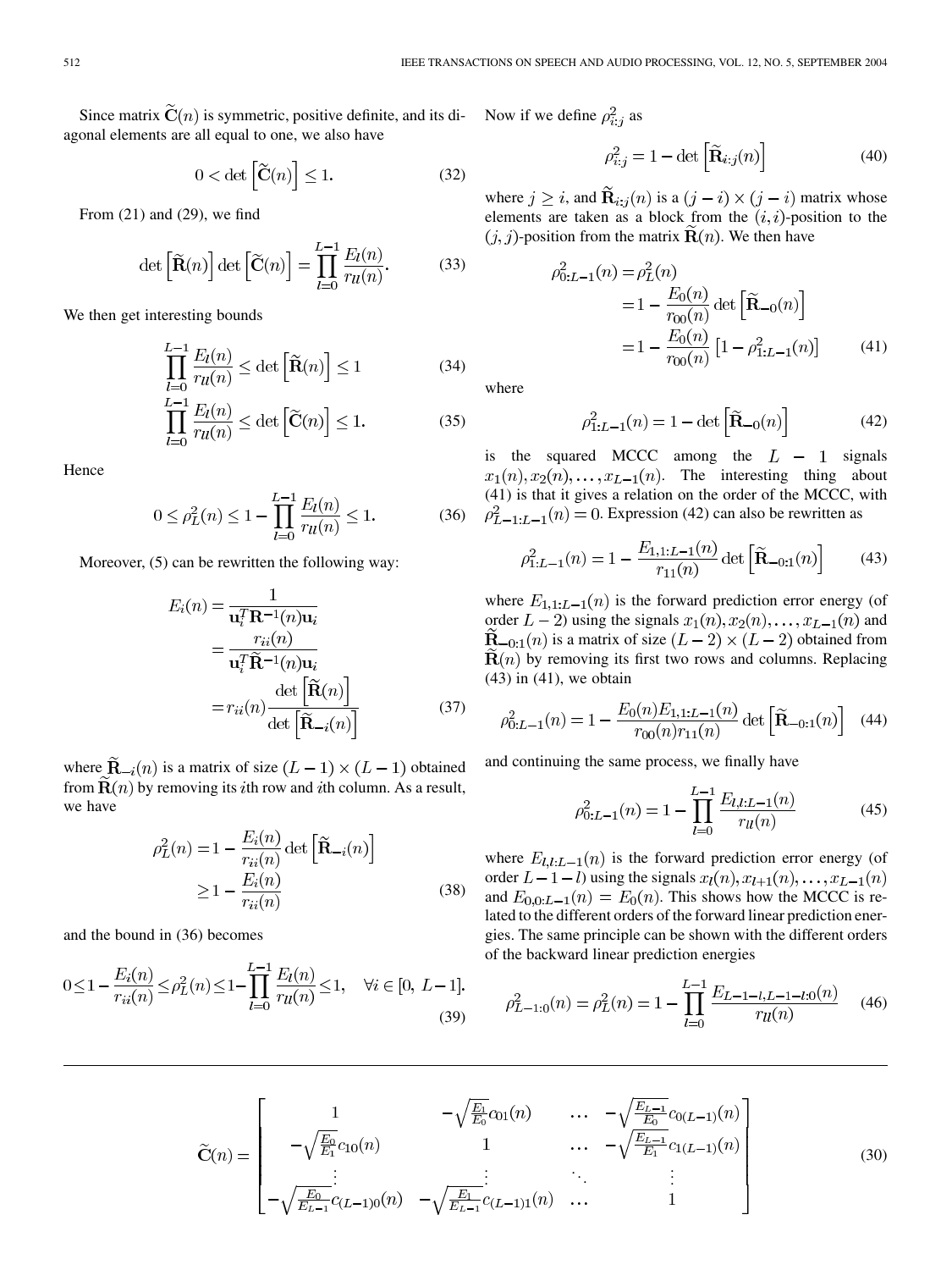

Fig. 1. Linear microphone array.

where  $E_{L-1-l,L-1-l:0}(n)$  is the backward prediction error energy (of order  $L-1-l$ ) and  $E_{L-1,L-1:0}(n) = E_{L-1}(n)$ . Obviously, we can generalize this approach to any linear interpolator. For two  $(L = 2)$  processes  $x_0(n)$  and  $x_1(n)$ , we have

$$
\rho_2^2(n) = \frac{r_{01}^2(n)}{r_{00}(n)r_{11}(n)} = 1 - \frac{E_0(n)}{r_{00}(n)} = 1 - \frac{E_1(n)}{r_{11}(n)}.
$$
(47)

## IV. APPLICATION TO TIME-DELAY ESTIMATION

## *A. Signal Model*

Suppose that we have a linear array as shown in Fig. 1, which consists of L microphones whose outputs are denoted as  $x_l(n)$ ,  $l = 0, 1, \ldots, L - 1$ . Without loss of generality, we select microphone 0 as the reference point and consider the following propagation model:

$$
\begin{bmatrix}\nx_0(n) \\
x_1(n) \\
x_2(n) \\
\vdots \\
x_{L-1}(n)\n\end{bmatrix} = \begin{bmatrix}\n\alpha_0 & 0 & 0 & \dots & 0 \\
0 & \alpha_1 & 0 & \dots & 0 \\
0 & 0 & \alpha_2 & \ddots & \vdots \\
\vdots & \vdots & \ddots & \ddots & 0 \\
0 & 0 & \dots & 0 & \alpha_{L-1}\n\end{bmatrix}\n\begin{bmatrix}\nx_0(n) \\
x_{L-1}(n)\n\end{bmatrix}
$$
\n
$$
\times \begin{bmatrix}\ns(n-t) \\
s(n-t-\tau) \\
\vdots \\
s[n-t-f_{L-1}(\tau)]\n\end{bmatrix} + \begin{bmatrix}\nw_0(n) \\
w_1(n) \\
w_2(n) \\
\vdots \\
w_{L-1}(n)\n\end{bmatrix} (48)
$$

where  $\alpha_l$ ,  $l = 0, 1, 2, \dots, L-1$ , are the attenuation factors due to propagation effects,  $t$  is the propagation time from the unknown source  $s(n)$  to microphone 0,  $w_l(n)$  is an additive noise signal at the *l*th microphone,  $\tau$  is the relative delay between microphones 0 and 1, and  $f_l(\tau)$  is the relative delay between microphones 0 and *l*. The function  $f_l$  depends on  $\tau$  but also on the microphone array geometry. It can be specified for arbitrary arrays in one, two, or three dimensions. In this paper we are considering only linear arrays. In the far-field case (i.e., plane wave propagation), if the array is equispaced, we have

$$
f_l(\tau) = l\tau \tag{49}
$$

and if it is not equispaced, we have

$$
f_l(\tau) = \frac{\sum_{i=0}^{l-1} d_i}{d_0} \tau \tag{50}
$$

where  $d_i$  is the distance between microphones i and  $i + 1$ ,  $i = 0, 1, 2, \dots, L - 2$ . In the near-field case,  $f_l$  depends also on the position of the source. Again in this paper, we focus only on the far-field case. In such a situation,  $\tau$  is not known, but the geometry of the antenna is known such that the exact mathematical relation of the relative delay between microphones 0 and l is well defined and given. It is further assumed that  $w_l(n)$  is a zero-mean Gaussian random process that is uncorrelated with  $s(n)$  and the noise signals at other microphones. It is also assumed that  $s(n)$  is reasonably broad-band.

#### *B. Two-Channel Case*

Consider the two signals  $x_0(n)$  and  $x_1(n+m)$  where m is an integer. The value of  $m$  that gives the maximum

$$
\rho_2^2(n,m) = \frac{r_{01}^2(n,m)}{r_{00}(n)r_{11}(n,m)}\tag{51}
$$

where

$$
r_{01}(n,m) = \sum_{p=0}^{n} \lambda^{n-p} x_0(p) x_1(p+m)
$$
 (52)

$$
r_{11}(n,m) = \sum_{p=0}^{n} \lambda^{n-p} x_1^2(p+m)
$$
 (53)

corresponds to the time-delay between microphones 0 and 1. Mathematically, the solution to our problem is then given by

$$
\hat{\tau} = \arg \max_{m} \rho_2^2(n, m) \tag{54}
$$

where  $\hat{\tau}$  is an estimate of  $\tau$ ,  $m \in [-\tau_{\text{max}}, \tau_{\text{max}}]$ , and  $\tau_{\text{max}}$  is the maximum possible delay. When the cross-correlation coefficient is close to 1, this means that the two signals that we compare are highly correlated which happens when the signals are in-phase, i.e.  $m \approx \tau$ . This approach is similar to the generalized cross-correlation method proposed by Knapp and Carter [\[10](#page-10-0)].

#### *C. Multichannel Case*

We are interested in estimating only one time-delay  $(\tau)$  from multiple sensors. Obviously, two sensors are enough to estimate  $\tau$ . However, the redundant information that is available when more than two sensors are used, will help to improve the estimator, especially in the presence of high level of noise and reverberation.

Consider the following vector:

$$
\mathbf{x}(n,m) = [x_0(n) \ x_1[n+f_1(m)] \ \dots \ x_{L-1}[n+f_{L-1}(m)]]^T.
$$

We can check that for  $m = \tau$ , all the signals  $x_l[n + f_l(\tau)], l =$  $0, 1, \ldots, L-1$ , are aligned. This observation is essential because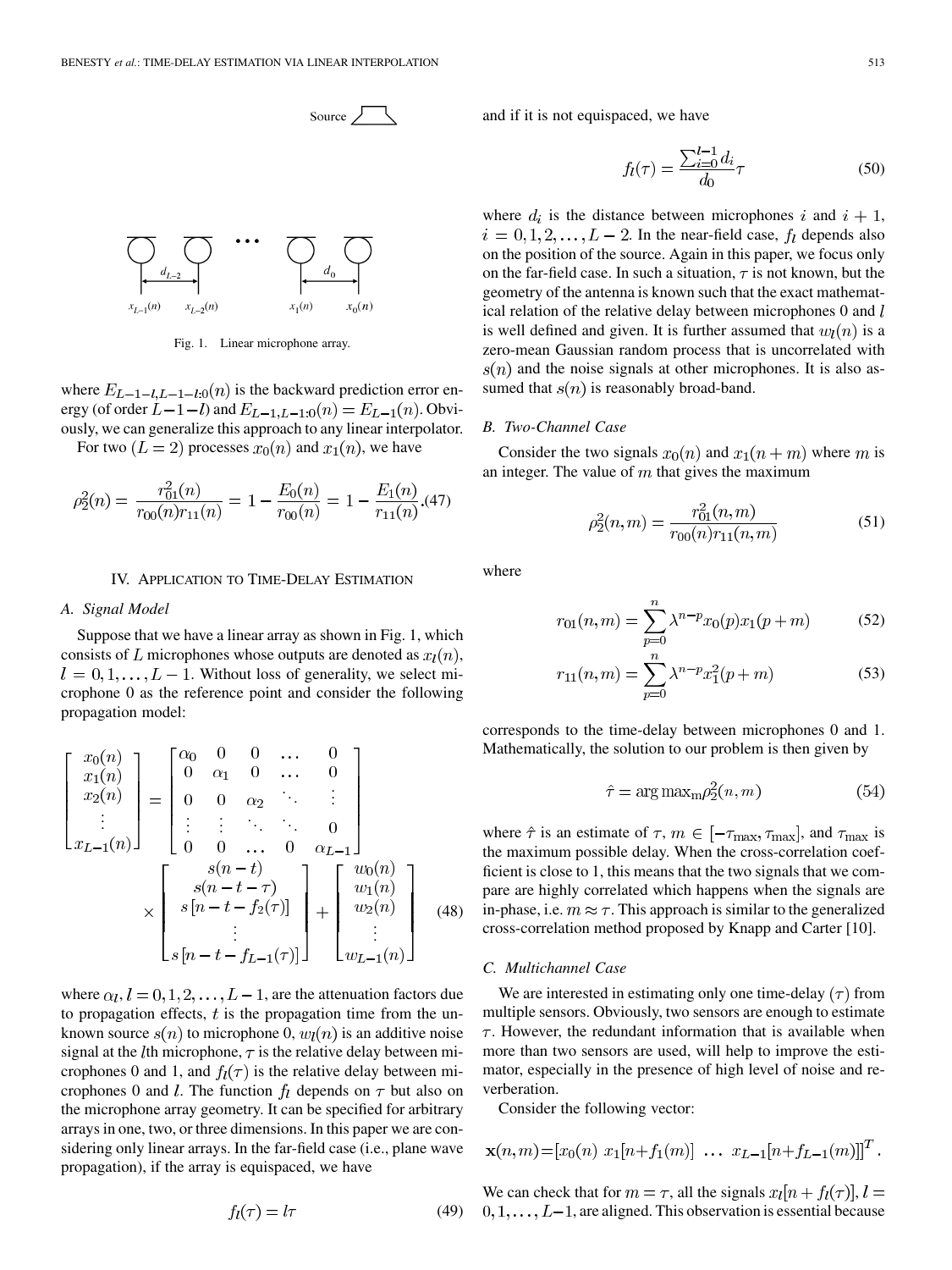it already gives an idea on how to estimate  $\tau$ . An estimate of the covariance matrix corresponding to the signal  $\mathbf{x}(n,m)$  is

$$
\mathbf{R}(n,m) = \sum_{p=0}^{n} \lambda^{n-p} \mathbf{x}(p,m) \mathbf{x}^{T}(p,m)
$$

$$
= \lambda \mathbf{R}(n-1,m) + \mathbf{x}(n,m) \mathbf{x}^{T}(n,m). \quad (55)
$$

Therefore, the squared MCCC is

$$
\rho_L^2(n,m) = 1 - \frac{\det[\mathbf{R}(n,m)]}{\prod_{l=0}^{L-1} r_{ll}(n,m)}
$$
(56)

where

$$
r_{ll}(n,m) = \sum_{p=0}^{n} \lambda^{n-p} x_l^2 [p + f_l(m)], \quad l = 0, 1, \dots, L - 1.
$$
\n(57)

The value of m that gives the maximum of  $\rho_L^2(n, m)$ , for different  $m$ , corresponds to the time-delay between microphones 0 and 1. Hence, the solution to our problem is

$$
\hat{\tau} = \arg \max_{m} \rho_L^2(n, m) \tag{58}
$$

where again  $m \in [-\tau_{\text{max}}, \tau_{\text{max}}]$ , and  $\tau_{\text{max}}$  is the maximum possible delay. This approach can be seen as a cross-correlation method, but we take advantage of the knowledge of the microphone array to estimate only one time-delay with more than two sensors (instead of estimating multiple time-delays independently) in an optimal way in a least-squares sense.

#### *D. Recursive Estimation of the Squared MCCC*

From Sections II and III, we can see that there are many different ways to estimate the squared MCCC. Here we propose to estimate the elements of  $\rho_L^2(n,m)$  recursively. The recursive estimation of  $r_l(n,m)$  is straightforward. Indeed, we have

$$
ru(n,m) = \lambda ru(n-1,m) + x_l^2 [n+f_l(m)], \ l=0,1,\ldots,L-1
$$
\n(59)

it is then easy to compute  $\prod_{l=0}^{L-1} r_{ll}(n,m)$ . From (55), we have

$$
\frac{1}{\lambda}\mathbf{R}(n,m)\mathbf{R}^{-1}(n-1,m)
$$
  
=  $\mathbf{I} + \frac{1}{\lambda}\mathbf{x}(n,m)\mathbf{x}^T(n,m)\mathbf{R}^{-1}(n-1,m).$  (60)

One can notice that the right-hand side of (60) is of the form  $I + yz^{T}$ . So it has one eigenvalue equal to  $1 + y^{T}z$ , and the rest all equal to unity. The determinant, which is the product of all the eigenvalues is therefore equal to  $1 + y^T z$ . We then have

$$
\frac{1}{\lambda^{L}} \det \left[ \mathbf{R}(n, m) \mathbf{R}^{-1}(n - 1, m) \right]
$$
\n
$$
= \det \left[ \mathbf{I} + \frac{1}{\lambda} \mathbf{x}(n, m) \mathbf{x}^{T}(n, m) \mathbf{R}^{-1}(n - 1, m) \right]
$$
\n
$$
= 1 + \frac{1}{\lambda} \mathbf{x}^{T}(n, m) \mathbf{R}^{-1}(n - 1, m) \mathbf{x}(n, m)
$$
\n
$$
= \frac{1}{\varphi(n, m)}
$$
\n(61)



Fig. 2. Linear microphone array in a multiple-source situation.

and finally we get

$$
\det\left[\mathbf{R}(n,m)\right] = \frac{\lambda^L}{\varphi(n,m)} \det\left[\mathbf{R}(n-1,m)\right].\tag{62}
$$

The inverse of matrix  $\mathbf{R}(n,m)$  that appears in  $\varphi(n,m)$  can also be calculated recursively

$$
\mathbf{R}^{-1}(n,m) = \lambda^{-1}\mathbf{R}^{-1}(n-1,m)
$$

$$
-\lambda^{-2}\varphi(n,m)\mathbf{k}'(n,m)\mathbf{k}^{T}(n,m)
$$
(63)

where

$$
\mathbf{k}'(n,m) = \mathbf{R}^{-1}(n-1,m)\mathbf{x}(n,m).
$$
 (64)

## V. TIME-DELAY ESTIMATION OF MULTIPLE SOURCES

time-delay estimation of multiple sources using microphone arrays is a difficult problem. Consider a generic scenario where there are M sources  $s_1(n), s_2(n), \ldots, s_M(n)$ , and  $M \leq L$ (This means that we have at least as many microphones as sources). We assume that the  $M$  sources are mutually uncorrelated. This assumption holds in general. In a real system, time-delay estimation is achieved on a frame-by-frame basis. There may exist some correlation among signals if the frame size is not large enough. However, such effect is neglected here.

One way to estimate the delays of the  $M$  sources is to compute  $\rho_L^2(n,m)$ , and then search for M largest peaks between maximum negative and maximum positive possible delays, each one corresponding to the time delay of one of the  $M$  sources. However, in the search of multiple peaks, errors can be made to discern a fake peak as a real one. If one has some *a priori* knowledge of the minimum angular separation among the  $M$ sources, the searching task can be easier. As a special example, we consider a case for two sources, i.e.,  $M = 2$ . Generalization to more than two uncorrelated sources is rather straightforward. For the angular separation constraint, we assume that we know that  $s_1(n)$  impinges on the array with a positive bearing and  $s_2(n)$  impinges on the array with a negative bearing as shown in Fig. 2. For the source  $s_1[n]$ , we select microphone 0 as the reference point, and for  $s_2[n]$ , we choose microphone  $L-1$  as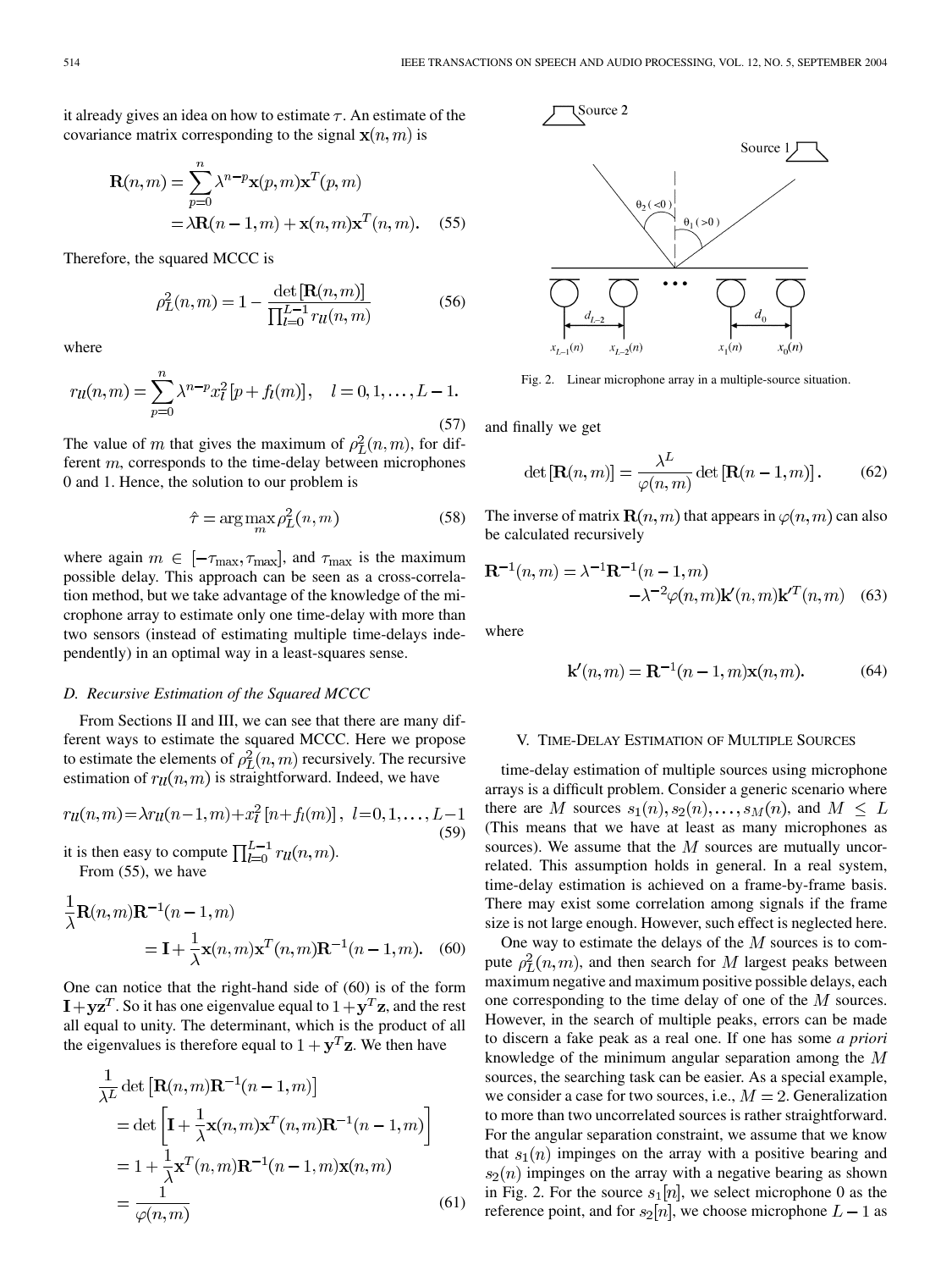the reference. Using the same propagation model as previously, the microphone array vector signal is

$$
\mathbf{x}(n) = \mathbf{D}_{\alpha} \mathbf{s}_1(n) + \mathbf{D}_{\beta} \mathbf{s}_2(n) + \mathbf{w}(n) \tag{65}
$$

where

$$
\mathbf{x}(n) = [x_0(n) \quad x_1(n) \quad \dots \quad x_{L-1}(n)]^T
$$
  
\n
$$
\mathbf{D}_{\alpha} = \text{diag}(\alpha_0, \alpha_1, \dots, \alpha_{L-1})
$$
  
\n
$$
\mathbf{D}_{\beta} = \text{diag}(\beta_0, \beta_1, \dots, \beta_{L-1})
$$
  
\n
$$
\mathbf{s}_1(n) = [s_1(n - t_1) \quad s_1(n - t_1 - \tau_1) \quad s_1 [n - t_1 - f_2(\tau_1)]
$$
  
\n
$$
\dots \quad s_1 [n - t_1 - f_{L-1}(\tau_1)]]^T
$$
  
\n
$$
\mathbf{s}_2(n) = [s_2 [n - t_2 - g_{L-1}(\tau_2)] \quad \dots \quad s_2 [n - t_2 - g_2(\tau_2)]
$$
  
\n
$$
s_2(n - t_2 - \tau_2) \quad s_2(n - t_2)]^T
$$
  
\n
$$
\mathbf{w}(n) = [w_0(n) \quad w_1(n) \quad \dots \quad w_{L-1}(n)]^T
$$

 $\alpha_l$  [resp.  $\beta_l$ ] are the attenuation factors of source  $s_1(n)$  [resp.  $s_2(n)$ ] due to propagation effects,  $t_1$  [resp.  $t_2$ ] is the propagation time from the unknown source  $s_1(n)$  [resp.  $s_2(n)$ ] to microphone 0 [resp.  $L - 1$ ],  $\tau_1$  [resp.  $\tau_2$ ] is the relative delay between microphones 0 and 1 [resp.  $L-2$  and  $L-1$ ],  $f_l(\tau_1)$  [resp.  $q_{L-1-l}(\tau_2)$  is the relative delay between microphones 0 and l [resp.  $L-1$  and  $L-1-l$ ], and  $w_l(n)$  is an additive noise signal at the  $l$ th microphone.

Consider the following vectors:

$$
\mathbf{x}_{1}(n, m_{1}) = [x_{0}(n) \quad x_{1}[n + f_{1}(m_{1})]
$$

$$
\dots \quad x_{L-1}[n + f_{L-1}(m_{1})]]^{T}
$$

$$
\mathbf{x}_{2}(n, m_{2}) = [x_{0}[n + g_{L-1}(m_{2})] \quad x_{1}[n + g_{L-2}(m_{2})]
$$

$$
\dots \quad x_{L-1}(n)]^{T}
$$

where  $m_1$  and  $m_2$  are two positive integers. We can check that for  $m_1 = \tau_1$  [resp.  $m_2 = \tau_2$ ] all the signals  $x_l[n + f_l(\tau_1)], l =$  $[0, 1, \ldots, L-1]$  [resp.  $x_l[n+g_{L-1-l}(\tau_2)], l = 0, 1, \ldots, L-1],$ are aligned with respect to  $s_1(n)$  [resp.  $s_2(n)$ ]. Estimates of the covariance matrices corresponding to the signals  $x_1(n, m_1)$  and  $\mathbf{x}_2(n,m_2)$  are

$$
\mathbf{R}_1(n, m_1) = \lambda \mathbf{R}_1(n-1, m_1) + \mathbf{x}_1(n, m_1) \mathbf{x}_1^T(n, m_1)
$$
 (66)

$$
\mathbf{R}_2(n, m_2) = \lambda \mathbf{R}_2(n-1, m_2) + \mathbf{x}_2(n, m_2) \mathbf{x}_2^T(n, m_2).
$$
 (67)

We see now that the solution to our problem is

$$
\hat{\tau}_1 = \arg\min_{m_1} \det\left[\mathbf{R}_1(n, m_1)\right] \tag{68}
$$

$$
\hat{\tau}_2 = \arg\min_{m_2} \det\left[\mathbf{R}_2(n, m_2)\right] \tag{69}
$$

where  $\hat{\tau}_1$  and  $\hat{\tau}_2$  are, respectively, estimates of  $\tau_1$  and  $\tau_2$ . With our assumptions and since  $\mathbf{R}_1(n, m_1)$  and  $\mathbf{R}_2(n, m_2)$  are positive definitive, each one of the two functions  $det[\mathbf{R}_1(n, m_1)]$ and  $\det[\mathbf{R}_2(n, m_2)]$  has a unique minimum corresponding to the solutions  $\tau_1$  and  $\tau_2$ . In practice, the more microphone we have, the more obvious the solutions are. Therefore, in principle, we can easily estimate relative delays from two independent sources at the same time by applying a constraint on the angular separation.

#### VI. EXPERIMENTS

## *A. Experimental Setup*

The measurements used in this paper were made in the Varechoic chamber at Bell Laboratories [[24\]](#page-10-0). A diagram of the floor



Fig. 3. Layout of the microphone array and source positions in the Varechoic chamber (coordinate values measured in meters); six microphones are placed at (2.437, 5.600, 1.400), (2.537, 5.600, 1.400), (2.637, 5.600, 1.400), (2.737, 5.600, 1.400), (2.837, 5.600, 1.400), (2.937, 5.600, 1.400), respectively; two loudspeaker sources are located at (1.337, 4.162, 1.600), and (5.337, 1.162, 1.600), respectively.

plan layout is shown in Fig. 3. For convenience, positions in the floor plan will be designated by  $(x, y)$  coordinates with reference to the southwest corner and corresponding to meters along the (South, West) walls. The chamber of size 6.7 m  $\times$  6.1 m  $\times$ 2.9 m  $(x \times y \times z)$  is a room with 368 electronically controlled panels that vary the acoustic absorption of the walls, floor, and ceiling [[25\]](#page-10-0). Each panel consists of two perforated sheets whose holes, if aligned, expose sound absorbing material behind, but if shifted to misalign, form a highly reflective surface. The panels are individually controlled so that the holes on one particular panel are either fully open (absorbing state) or fully closed (reflective state). Therefore, by varying the binary state of each panel in any combination,  $2^{368}$  different room characteristics can be simulated.

A linear microphone array which consists of six omni-directional microphones was employed in the measurement and the spacing between adjacent microphones is 10 cm. The array was mounted 1.4 m above the floor and parallel to the north wall at a distance of 50 cm. The six microphone positions are denoted as M1 (2.437, 5.600, 1.400), M2 (2.537, 5.600, 1.400), M3 (2.637, 5.600, 1.400), M4 (2.737, 5.600, 1.400), M5 (2.837, 5.600, 1.400), and M6 (2.937, 5.600, 1.400), respectively. The sources were simulated by placing two loudspeakers: one at (1.337, 4.162, 1.600), and the other at (5.337, 1.162, 1.600). The transfer functions of the acoustic channels between two loudspeakers and six microphones were measured at a 48 kHz sampling rate. Then the obtained channel impulse responses were downsampled to a 16 kHz sampling rate and truncated to 4096 samples. These measured impulse responses will be treated as the actual impulse responses in the TDE experiments.

### *B. Performance Measure*

To better evaluate the performance of a time-delay estimator, it would be helpful to classify an estimate into two comprehensive categories: the class of success and the class of failure [\[11](#page-10-0)], [\[12](#page-10-0)]. An estimate  $\hat{\tau}_i$  for which the absolute error  $|\hat{\tau}_i - \tau_i|$  exceeds  $T_c/2$ , where  $T_c$  is the signal correlation time, and  $\tau_i$  the true delay, is identified as a failure or an anomaly which follows the terminology used in [\[12](#page-10-0)]. Otherwise, an estimate would be deemed as a success or a nonanomalous one. In this paper,  $T_c$  is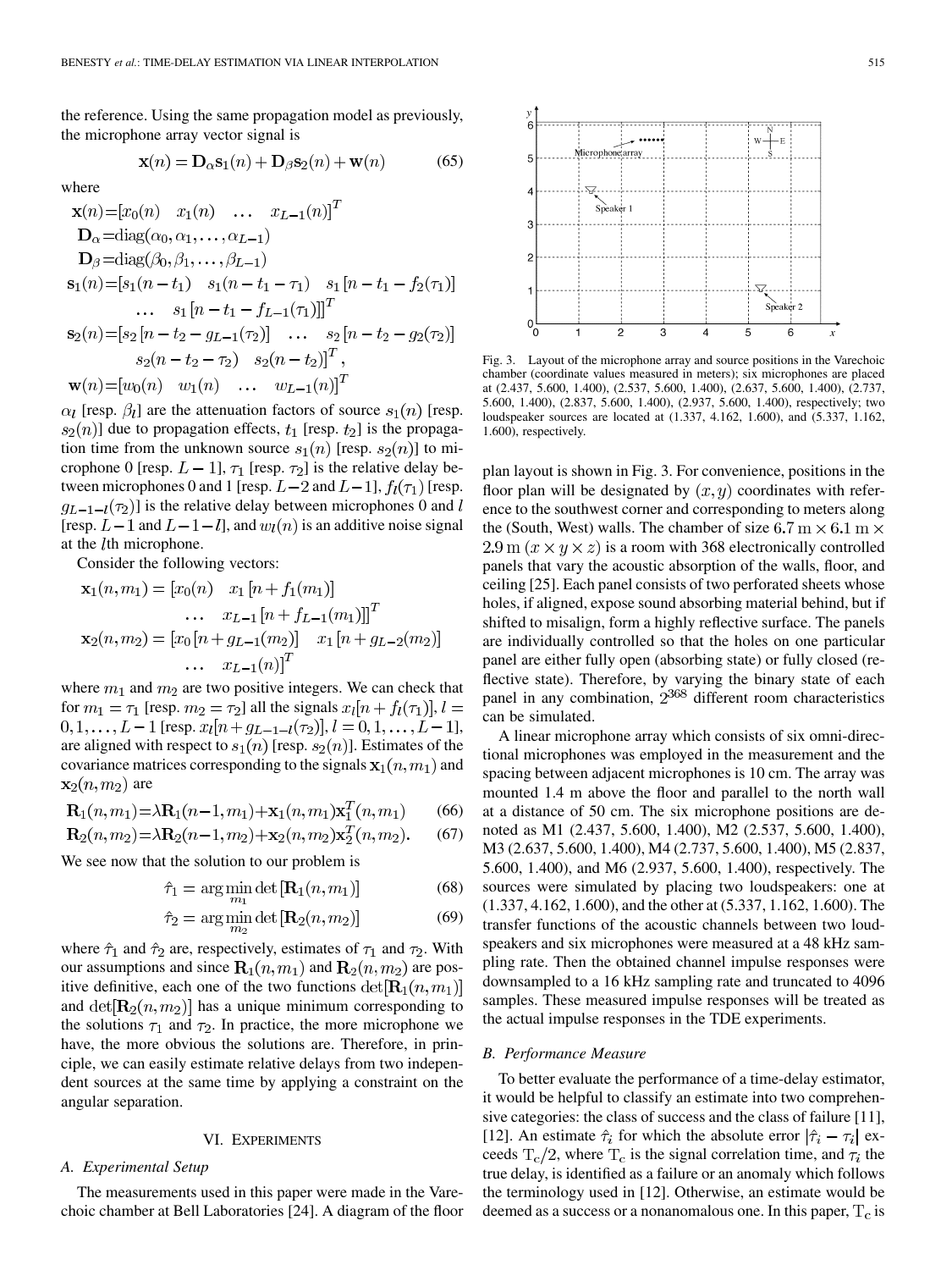

Fig. 4. Segment of the speech signal used as the source and sampled at 16 kHz.

defined as the width of the main lobe of the source signal autocorrelation function (taken between the  $-3$ -dB points). For the particular speech signal used here, which is sampled at 16 kHz,  $T_c$  is equal to 4.0 samples (0.25 ms).

After time-delay estimates are classified into the two classes, the TDE performance is evaluated in terms of the percentage of anomalies over the total estimates, and the mean square error (MSE) of the nonanomalous estimates.

## *C. Experimental Results*

Several experiments were conducted to study the characteristics of the proposed multichannel TDE algorithm, as well as how the TDE performance is affected by the number of microphone sensors. For brevity, we report two sets of experimental results here.

We first consider a situation where there is only one source located in the far field (loudspeaker 1 in Fig. 3). The source signal is a speech (from a female speaker) sampled at 16 kHz and a duration of 4 min. A segment of the signal is shown in Fig. 4. The six-channel observation signals are obtained by convolving the speech source with the corresponding measured channel impulse responses and adding a zero-mean, white, Gaussian noise to each one of these outputs for a given signal-to-noise ratio (SNR).

Two experimental conditions are considered. One consists of light reverberation whose reverberation time,  $T_{60}$ , which is defined as the time for the sound to die away to a level 60 dB below its original level and measured by the Schroeder's method [[26\]](#page-10-0), is approximately 240 ms. The other pertains to a heavily reverberant environment where  $T_{60} = 580$  ms. In both cases,  $SNR = -5$  dB. The multichannel signals are partitioned into nonoverlapping frames with a frame size of 128 milliseconds (equivalently 2048 samples). For each frame, a delay estimate is measured according to the estimator given by (58) with a forgetting factor  $\lambda = 0.95$ . Therefore, with a four-minute speech sequence, a total of 1875 time-delay estimates are yielded, based on which the statistics of the performance is computed.

Fig. 5 presents the estimation results using two and six microphones respectively in a condition where  $T_{60} = 580$  ms, and  $SNR = -5$  dB. The x-axis shows the location in time at which a delay estimate is made, using the signals over a short window. The true delay in this case is  $\tau = -3$  (samples). Apparently, the estimation accuracy with six microphones is much higher than that using two microphones. Using the performance measure described previously, we found that the percentages of anomalies in both conditions are rather small (approximately zero). The MSE of the nonanomalous estimates, as a function of the number of microphone sensors, is graphically portrayed in Fig. 6. As seen from Fig. 6(a), the estimator yields reasonably



microphones. The x-axis shows the location in time at which a delay estimate is made, using the signals over a short window.



Fig. 6. MSE of the nonanomalous delay estimates in reverberant and noisy (b)<br>Fig. 6. MSE of the nonanomalous delay estimates in reverberant and noisy<br>environments. (a)  $T_{60} = 240$  ms, and SNR = -5 dB; (b)  $T_{60} = 580$  ms,<br>and SNR = -5 dB. The fitting curve in (b) is a second-order polynomial. (Note: in (a), when four or more microphones are used, all the time delays are correctly identified, and MSE of the nonanomalous estimates becomes zero. Thus  $10 \log_{10}(\text{MSE})$  becomes minus infinity, which is not displayed in the figure.)

good performance in the light reverberation condition. The MSE is approximately  $-12$  dB when only two sensors are used (in this case, the estimator is equivalent to the classical cross-correlation method, one member of the GCC family). It is reduced to 25 dB when one more microphone is added, and diminishes when more than four sensors are available. This demonstrates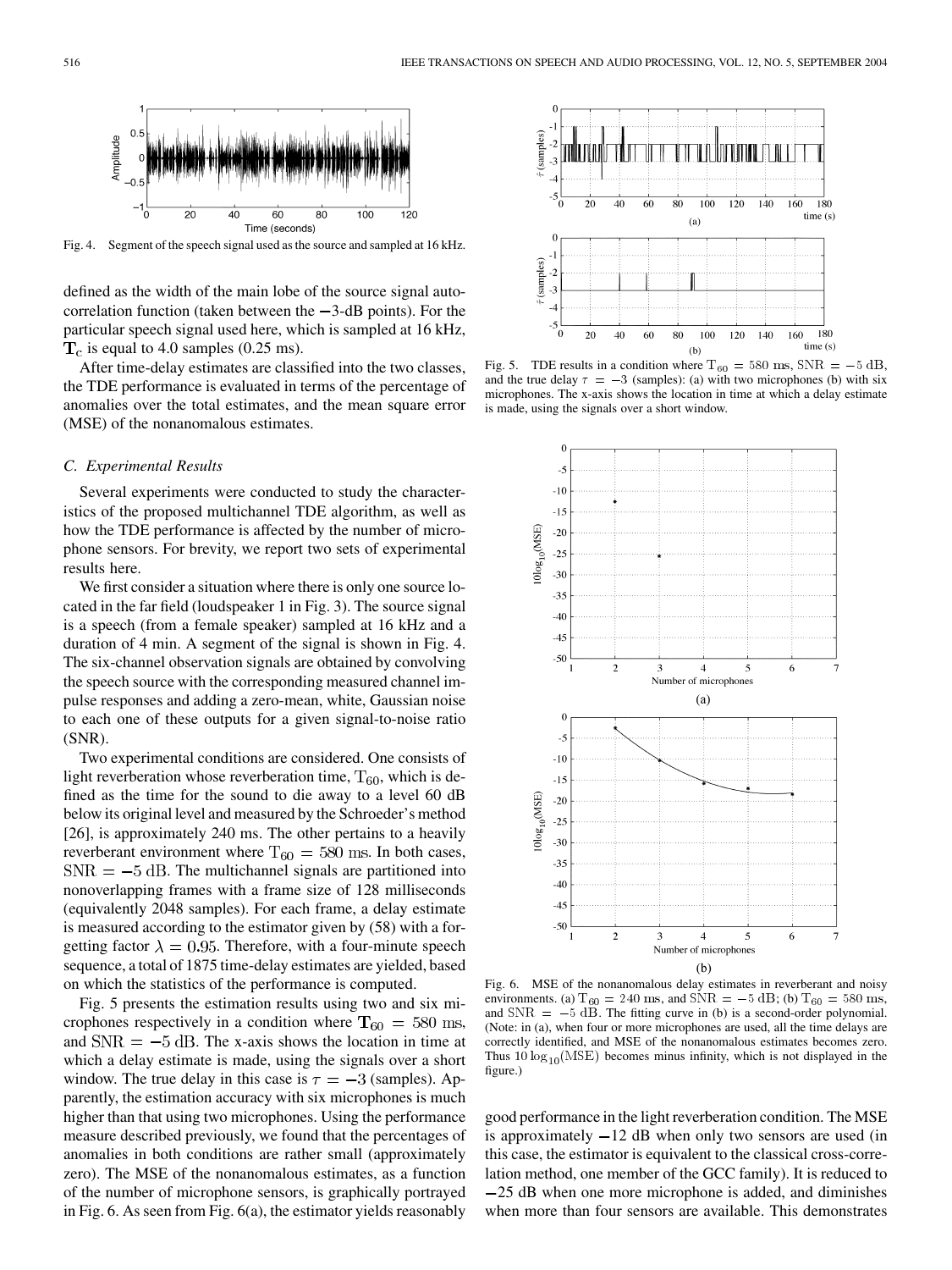

Fig. 7. Performance of time-delay estimation of two sources in a noisy but nonreverberant environment where  $SNR = 5$  dB. (a) Probability of anomalies and MSE of nonanomalous estimates for the first source. (b) Probability of anomalies and MSE of nonanomalous estimates for the second source.

the effectiveness of the algorithm in taking advantage of the redundant information provided by multiple microphones to mitigate the effect of noise and reverberation.

Comparing Fig. 6(a) with 6(b), one can see that the MSE of the estimator deteriorates significantly when reverberation time becomes longer. This is understandable. As reverberation becomes stronger, more reflections (some have a stronger energy level, and some have a longer delay) will reach the microphone sensors. As a result, the peak of the cost function shifts away from the true delay, which will eventually lead to performance degradation. It is remarkable that, even in the heavily reverberant environment, the TDE accuracy increases with the number of microphones, corroborating the powerfulness of the multichannel TDE approach in exploiting redundancy to combat distortion.

The second set of experiments concerns the time-delay estimation of multiple sources. As opposed to the above experiment, this time we assume that there are two sources in the far field: one is located at the position of loudspeaker 1, and the other at loudspeaker 2 in Fig. 3. The first source is a speech signal as used in the previous experiment. The second source is a music signal also sampled at 16 kHz. We further assume that the two sources have equal energy levels. Again, independent Gaussian noise is added to the multichannel signals to control the SNR.



Fig. 8. Performance of time-delay estimation of two sources in a reverberant and noisy environment where  $T_{60}$  = 580 ms and SNR = 5 dB. (a) Probability of anomalies and MSE of nonanomalous estimates for the first source. (b) Probability of anomalies and MSE of nonanomalous estimates for the second source.

We investigated two situations. One is free of reverberation. The other, similar to the above single-source TDE case, consists of strong reverberation where  $T_{60} = 580$  ms. The summary characteristics of the TDE performance are presented in Figs. 7 and 8. As clearly seen, when reverberation is absent, the relative time delays due to both sources are correctly identified, with their anomalies being less than one percent. It is also remarkable to notice that the delay estimation accuracy grows as more microphones are employed. However, we observe that the TDE performance in this case is much inferior to what obtained in the single-source scenario. This is understandable. When two sources are active at the same time, one source will act as uncorrelated noise to the other, resulting in SNR degradation and performance deterioration.

Comparing Fig. 7 with Fig. 8, one can readily see that when reverberation is present, there are more failures. For example, for the second source, the percentage of anomalies is approximately zero in the absence of reverberation. This number increases almost to 20% when  $T_{60} = 580$  ms. Although the general trend of performance is clear (improvement as the number of sensors increases), we observe that for the first source, the performance for the six-sensor case is slightly inferior to that of five-sensor situation. The reason may be that the sixth microphone receives some strong reflection paths. Further work is in progress to investigate what makes this phenomenon happen, and how to deal with when it occurs.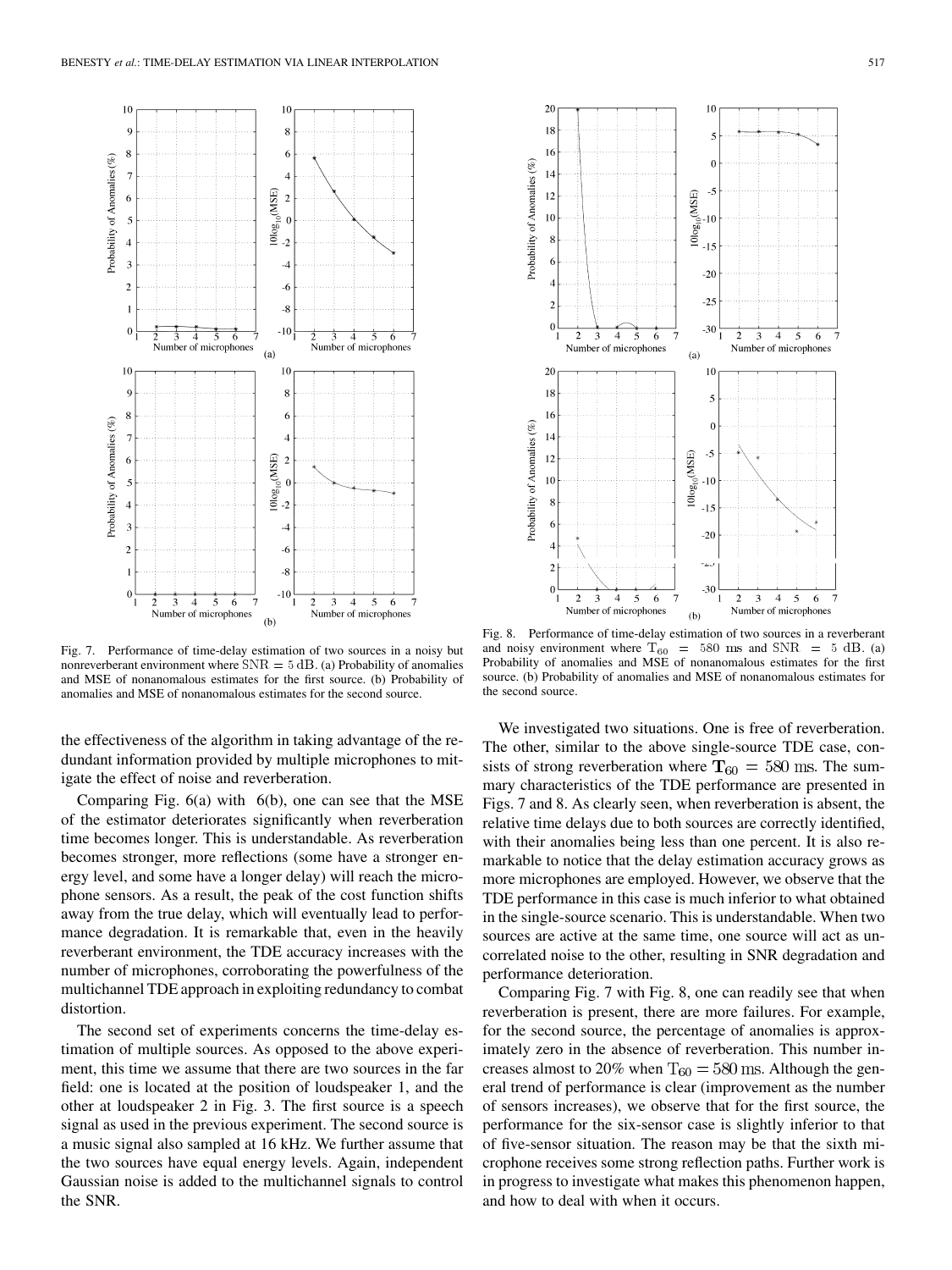## VII. CONCLUSIONS

<span id="page-9-0"></span>Time-delay estimation in reverberant environments remains a difficult challenge and further research efforts are indispensable. This paper has dealt with TDE, with emphasis on combating reverberation. Starting with the theory of linear interpolation, it has introduced the concepts of multichannel correlation matrix and multichannel cross correlation coefficient. Some interesting properties and bounds of the MCCC were discussed. An efficient recursive algorithm was proposed to estimate and update the MCCC when new data snapshots are available. This new definition of the MCCC was then applied to the problem of time-delay estimation, resulting to a multichannel TDE algorithm. It was shown that this new approach is equivalent to the classical cross correlation method, one member of the GCC family, in the two-sensor case. It can be treated as a natural generalization of the cross correlation method to the multichannel case when more than two sensors are available. An appealing property of this new algorithm is that it can fully utilizes the redundant information provided by multiple sensors to enhance the TDE performance against distortion. Experiments confirmed that the delay estimation accuracy increases with the number of sensors. We also addressed time-delay estimation of multiple sources using the multichannel approach.

## **APPENDIX** BOUNDS OF THE DETERMINANT OF MATRIX  $\widetilde{\mathbf{R}}(n)$

*Theorem:* The determinant of matrix  $\tilde{\mathbf{R}}(n)$  given in (23) satisfies

$$
0 < \det\left[\widetilde{\mathbf{R}}(n)\right] \le 1. \tag{70}
$$

Since  $\mathbf{R}(n)$  is symmetric and is supposed to be positive definite, it is clear that  $det[\mathbf{R}(n)] > 0$ , which implies that  $\det[\mathbf{R}(n)] > 0$ . The only thing we need to prove is that  $\det[\mathbf{R}(n)] \leq 1$ . To do so, we first give two lemmas.

*Lemma 1:* Suppose a matrix **M** is partitioned as

$$
\mathbf{M} = \begin{pmatrix} \mathbf{A} & \mathbf{D} \\ \mathbf{C} & \mathbf{B} \end{pmatrix}
$$

where  $A$  and  $B$  are square matrices and  $A$  is nonsingular. Then

$$
\det(\mathbf{M}) = \det(\mathbf{A}) \det(\mathbf{B} - \mathbf{C}\mathbf{A}^{-1}\mathbf{D}).
$$

*Proof of Lemma 1:* Let the square matrices  $\bf{A}$  and  $\bf{B}$  in the partitioned matrix **M** have dimensions  $p \times p$  and  $q \times q$  respectively. Then it can be verified that  $M$  can be factored as follows:

$$
\mathbf{M} = \begin{pmatrix} \mathbf{A} & \mathbf{0} \\ \mathbf{0} & \mathbf{I}_q \end{pmatrix} \begin{pmatrix} \mathbf{I}_p & \mathbf{0} \\ \mathbf{C} & \mathbf{I}_q \end{pmatrix} \begin{pmatrix} \mathbf{I}_p & \mathbf{A}^{-1} \mathbf{D} \\ \mathbf{0} & \mathbf{B} - \mathbf{C} \mathbf{A}^{-1} \mathbf{D} \end{pmatrix} \tag{71}
$$

where  $\mathbf{I}_p$  and  $\mathbf{I}_q$  are two identity matrices of size  $p \times p$  and  $q \times q$ , respectively. Because of the special structures, the determinants of the matrices on the right hand side of (71) can be written down by inspection. The determinant of the first matrix is  $det(\mathbf{A})$ , the determinant of the second matrix is 1, and the determinant of the third matrix is  $\det(\mathbf{B} - \mathbf{C}\mathbf{A}^{-1}\mathbf{D})$ . Since  $\det(\mathbf{M})$  is the product of these three determinants, the lemma 1 follows.

*Lemma 2:* Let  $det(\mathbf{H})$  be the determinant of a positive definite symmetric matrix **H** of dimension  $L \times L$ . Then

$$
\det(\mathbf{H}) \le \prod_{i=0}^{L-1} h_{ii} \tag{72}
$$

where  $h_{ii}$  are the diagonal elements of **H**.

*Proof of Lemma 2:* The proof follows by iterative use of the **Lemma 1**. Partition the  $L \times L$  matrix **H** as follows:

$$
\mathbf{H} = \begin{pmatrix} \tilde{\mathbf{H}} & \mathbf{h} \\ \mathbf{h}^T & h_{LL} \end{pmatrix}
$$

where **H** is an  $(L-1) \times (L-1)$  positive definite systems matrix, h is an  $(L-1) \times 1$  vector. Then the **Lemma 1** tells us that

$$
\det(\mathbf{H}) = \det(\tilde{\mathbf{H}})(h_{LL} - \mathbf{h}^T \tilde{\mathbf{H}}^{-1} \mathbf{h}).
$$
 (73)

Since  $H$  and  $H$  are positive definite, their determinants are positive. Therefore the expression in the second pair of parentheses on the right hand side of (73) must be positive. Also, since the inverse of a positive matrix is positive it follows that  $\mathbf{h}^T \tilde{\mathbf{H}}^{-1} \mathbf{h}$ is nonnegative. Hence  $(h_{LL} - \mathbf{h}^T \tilde{\mathbf{H}}^{-1} \mathbf{h}) \leq h_{LL}$ . Therefore

$$
\det(\mathbf{H}) \le h_{LL} \det(\mathbf{H}).\tag{74}
$$

Repeated use of this bordering argument proves the lemma.

*Proof of Theorem:* From **Lemma 2**, we know that the determinant of the matrix  $\mathbf{R}(n)$  is less than or equal to the product of all its diagonal elements. From (23), we know that all the diagonal elements of  $\mathbf{R}(n)$  are equal to 1. We immediately have  $\det[\mathbf{R}(n)] \leq 1$ . That completes the proof.

#### ACKNOWLEDGMENT

The authors would like to thank M. M. Sondhi for carefully reading a preliminary version of this paper, for providing many constructive comments and suggestions, and for providing the proof shown in theAppendix, which is easier to follow than the one presented in the preliminary versions of the paper.

#### **REFERENCES**

- [1] H. Wang and P. Chu, "Voice source localization for automatic camera pointing system in videoconferencing," in *Proc. IEEE ASSP Workshop Appls. Signal Processing Audio Acoustics*, 1997.
- [2] Y. Huang, J. Benesty, and G. W. Elko, "microphone arrays for video camera steering," in *Acoustic Signal Processing for Telecommunication*, S. L. Gay and J. Benesty, Eds. Norwell, MA: Kluwer, 2000, ch. 11, pp. 239–259.
- [3] Y. Huang, J. Benesty, G. W. Elko, and R. M. Mersereau, "Real-time passive source localization: A practical linear-correction least-squares approach," *IEEE Trans. Speech Audio Processing*, vol. 9, pp. 943–956, Nov. 2001.
- [4] D. R. Fischell and C. H. Coker, "A speech direction finder," in *Proc. IEEE Int. Conf. Acoustics, Speech, Signal Processing*, 1984, pp. 19.8.1–19.8.4.
- [5] J. C. Chen, R. E. Hudson, and K. Yao, "Maximum-likelihood source localization and unknown sensor location estimation for wideband signals in the near-field," *IEEE Trans. Signal Processing*, vol. 50, pp. 1843–1854, Aug. 2002.
- [6] M. Omologo and P. Svaizer, "Acoustic event localization using a crosspower-spectrum phase based technique," in *Proc. IEEE Int. Conf. Acoustic Speech, Signal Processing*, vol. II, 1994, pp. 273–276.
- -, "Acoustic source location in noisy and reverberant environment using CSP analysis," in *Proc. IEEE Int. Conf. Acoustic Speech, Signal Processing*, 1996, pp. 921–924.
- [8] M. S. Brandstein, J. E. Adcock, and H. F. Silverman, "A closed-form location estimator for use with room environment microphone arrays," *IEEE Trans. Speech Audio Processing*, vol. 5, pp. 45–50, Jan. 1997.